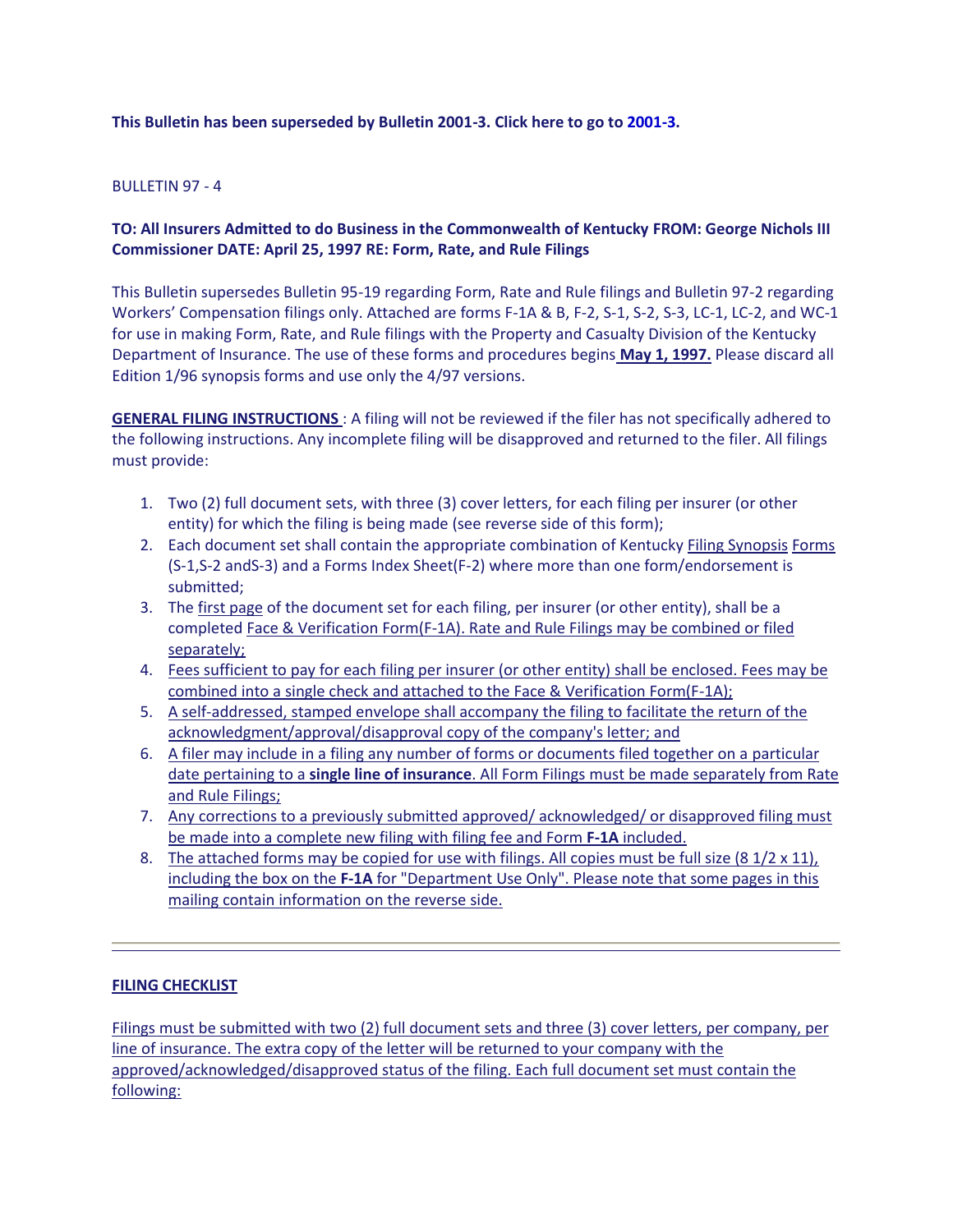1. The Department's form F-1A P&C (4/97), properly completed (per company, per line of insurance).

2.The company's cover letter setting forth the requested changes.

3.The WC-1 P&C (Loss Cost Multiplier Revision Worksheet) for all rate submissions. (Workers Compensation only)

4.The filing synopsis forms (S-1, S-2, S-3) and loss cost multiplier forms (LC-1, LC-2), as necessary.

5.The F-2 P&C (Forms Index Sheet, required for forms filings only) for all forms submitted (properly completed for each column).

6. The company's documents to be revised.

7. The proper filing fees (subject to retaliatory fees).

8. One self-addressed, stamped envelope, per filing.

**PERSONAL LINES AND DESIGNATED COMMERCIAL LINES** : All Personal Lines and Designated Commercial Lines, Rates, Manuals and Underwriting Rules are to be filed by one of the appropriate methods.

\* "**Use and File**": In a competitive market, companies are required to file, not later than fifteen (15) days after their effective date, for any revisions which increase or decrease the rates of any classification of risks within any rating territory 25 % or less within a 12 month period, along with any supplementary rate information. The initial entrance of a new product may utilize this method.

\* **"Prior Approval":** is required, pursuant to KRS 304.13-051(5), for any revisions which increase or decrease effectively the rates of any classification of risks within any rating territory more than 25% within a 12-month period (flex barrier). Complete supporting information is required. As used in the statute, rates mean the effective rates which have been derived from the base rate and anything else in manual or underwriting rules which, independently or combined, effectively determine the pretax price of a particular policy. All manuals and underwriting rules and guidelines which result in an increase or decrease of more than 25% from the existing rates are to be filed with the Commissioner and adhered to until amended, pursuant to KRS 304.13-(5). Forms are to be filed with the Commissioner under "prior approval" and adhered to until amended and approved, pursuant to KRS 304.14-120.

\* **For Workers Compensation, see attached.** 

**DESIGNATED COMMERCIAL LINES**: Pursuant to KRS 304.13-051(1) and Bulletin 92-6, the Commissioner of Insurance has designated the following lines of commercial insurance for which rate rulings are required: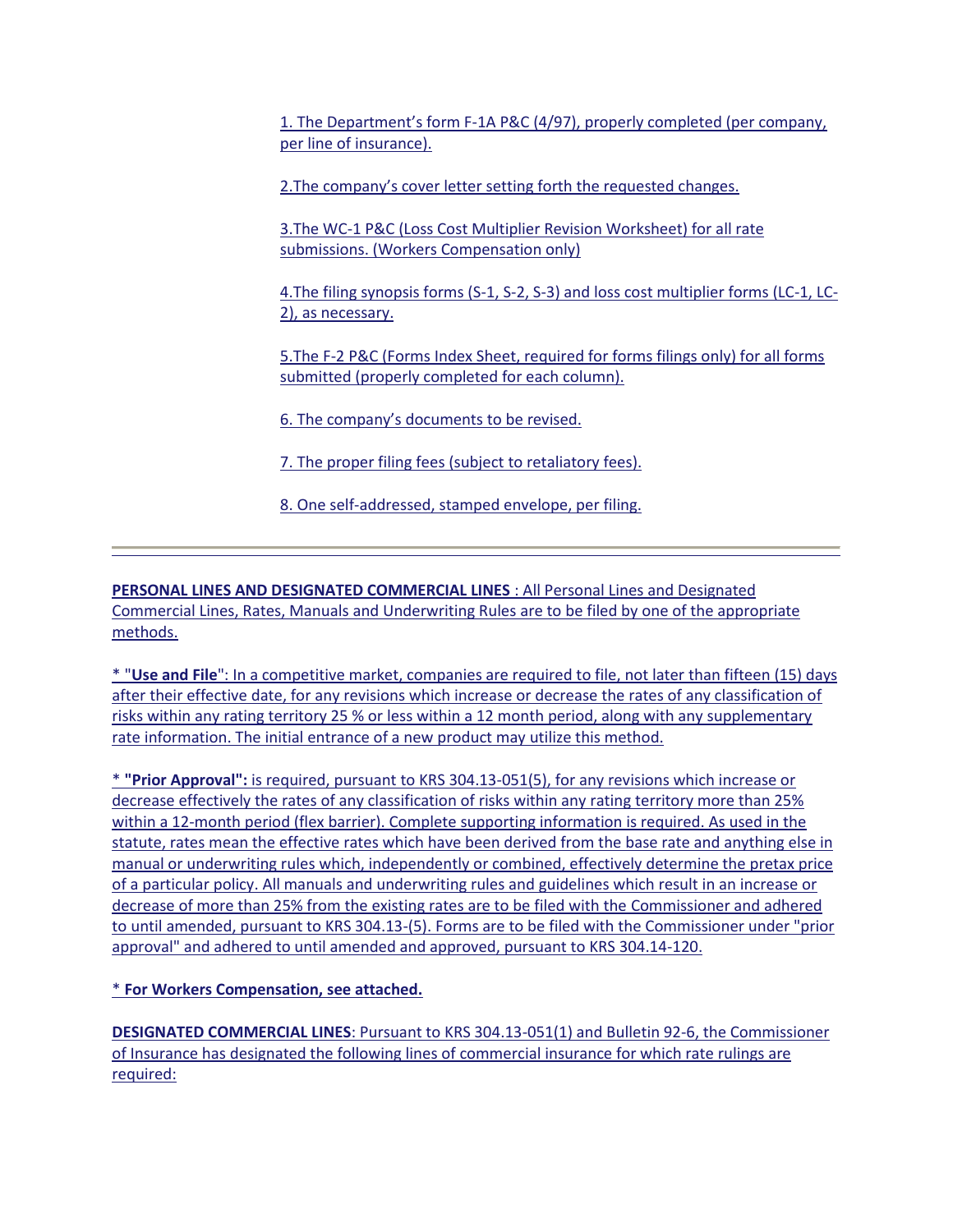- A. WORKERS COMPENSATION INSURANCE \*
- B. INDEMNITY POLICIES RELATING TO AUTOMOBILE SERVICE CONTRACTS ISSUED PURSUANT TO KRS 304.5-070(1)(p) and 806 KAR 5:050.
- C. CREDIT INSURANCE OF ANY AND EVERY NATURE OTHER THAN CREDIT LIFE AND CREDIT HEALTH

**NON-DESIGNATED COMMERCIAL LINES** : Rates for any commercial lines of insurance not on the designated lines list need not be filed for prior approval. In accordance with KRS 304.13-041, the Commissioner has the authority to monitor the marketplace for competitiveness. Therefore, the periodic requests for rate information on non-designated lines may be made. Rules that pertain to how to formulate this rate do not need to be filed.

**TITLE INSURANCE** : KRS 304.22-020(2), requires insurers to file all rates with the Commissioner. They should not be excessive, inadequate or unfairly discriminatory.

**USE OF ADVISORY LOSS COSTS** : KRS 304.13-111 prohibits advisory organizations from filing rates or compiling or distributing recommendations relating to rates that include profit or expense (except loss adjustment expenses). KRS 304.13-121(3) permits advisory organizations to distribute pure premium data, adjusted for loss development and loss trending, in accordance with the advisory organizations' statistical plans.

So-called "loss costs" are not filed with the Department of Insurance on behalf of any insurer, but are filed solely for informational purposes. Loss costs filings are acknowledged (NOT approved) by the Department of Insurance.

The "introductory memorandum" for an advisory organization's loss cost distribution to participating insurers usually suggests appropriate uses of this information. The insurer should compare its own data to that of the advisory organization to examine the appropriateness of the various factors utilized in loss costs development and to evaluate its own experience in relation to those factors.

Consideration must be given to the flex barrier when an insurer desires to base its rates on advisory loss costs. If the adoption of advisory loss costs and modification of them by addition of expenses in combination with the insurer's underwriting rules and rating factors provided for in rating manuals cause effective rates to produce a pricing change of more than 25% in any 12-month period of time, for any particular insured, in any classification, in any rating territory, the flex barrier will be pierced and prior approval is required for all personal and designated commercial lines.

**FORMS:** Under KRS 304.14-120, the general rule is that all policy forms must be approved before they may be used in Kentucky. When a form filing amends, replaces, or supplements a form which has been previously filed and approved, the filing shall be accompanied by a letter of explanation from the filer setting forth all changes contained in the newly filed form. The letter of explanation shall further describe the effect, if any, the changes have upon the hazards purported to be assumed by the policy and the rates applicable to that form (see 806 KAR 14:005 Section 6).

Personal lines forms are required to comply with the readability and intelligibility standards of KRS 304.14-420 through .14-450 and 806 KAR 14:121.